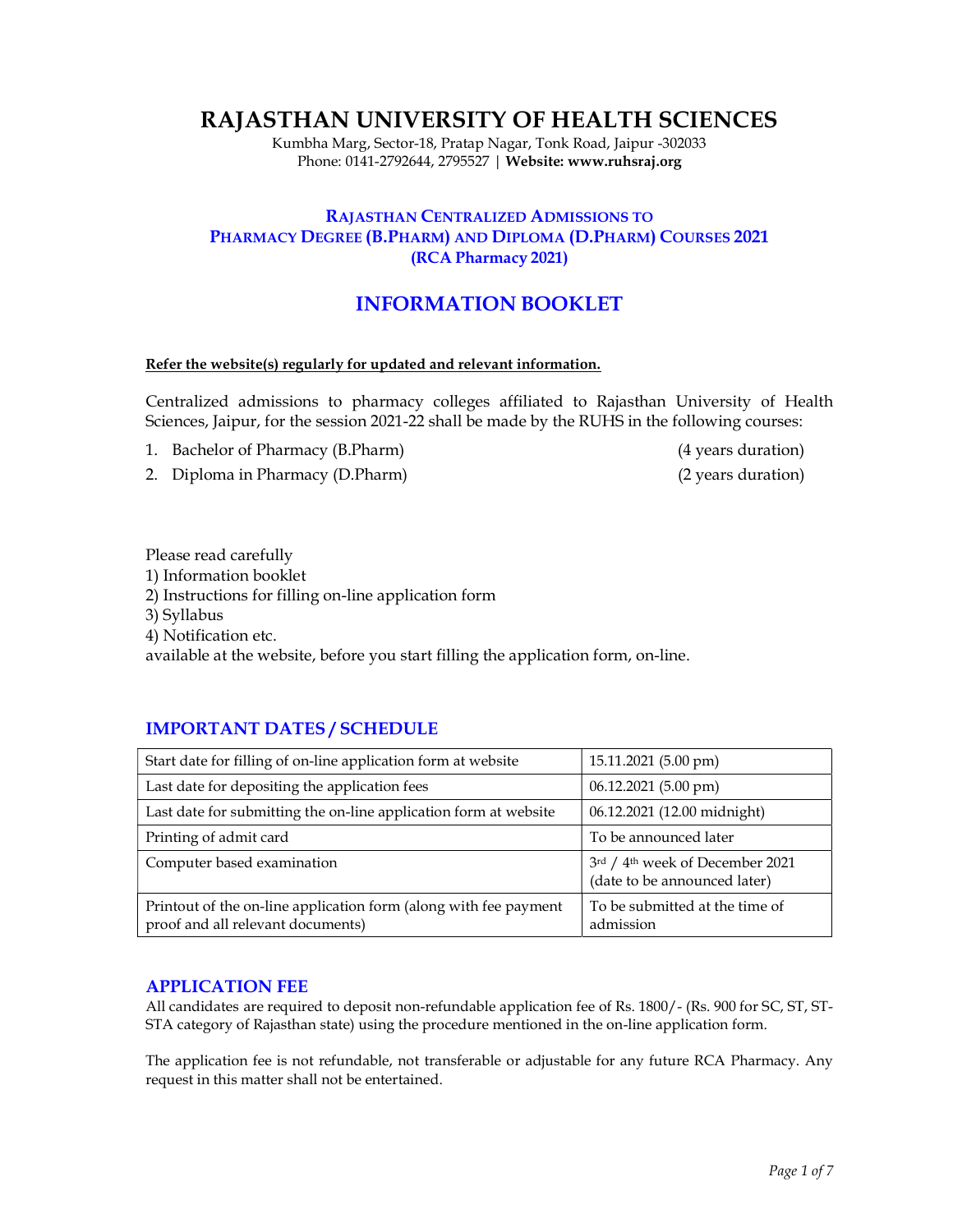## ELIGIBILITY CRITERIA FOR ADMISSION

All residents of India fulfilling the eligibility criteria mentioned below can apply for RCA Pharmacy 2021 for admission to D.Pharm course in a government college and to B.Pharm, D.Pharm courses in private self-financed pharmacy colleges affiliated to Rajasthan University of Health Sciences, Jaipur, on the basis of instructions given in this information booklet, the relevant rules of PCI / RUHS, Jaipur and directions of State Govt. / Honorable Court.

## 1. Educational Qualification

| <b>B.Pharm</b>                        | D.Pharm                                        |
|---------------------------------------|------------------------------------------------|
| A pass in 10+2 examination or         | A pass in $10+2$ examination or                |
| an equivalent examination             | intermediate examination or                    |
| (with English, Physics and Chemistry  | the first year of the three year degree course |
| subjects along with Biology and/or    | or pre-degree examination or                   |
| Mathematics in 10+2 examination or an | an equivalent examination                      |
| equivalent examination)               | with Physics and Chemistry as compulsory       |
|                                       | subjects along with one of the subjects        |
|                                       | Biology / Mathematics                          |

Note:

- It is mandatory to pass in individual subjects English, Physics, Chemistry and Biology / Mathematics.
- As per Pharmacy Council of India (PCI) notification, candidates from open school are also eligible for admission to B.Pharm. and D.Pharm courses.

## 2. Reservation

The reservation of seats will be made subject to statutory provisions of Govt. of Rajasthan for Rajasthan domicile candidates. Candidates belonging to reservation categories of states other than Rajasthan shall be allotted seats in the un-reserved category.

Candidates seeking benefit of reservation shall be required to produce for verification, at the time of reporting at the allotted college, the certificate (SC, ST, ST-STA OBC Non creamy layer, MBC Non creamy layer, EWS) or the additional category certificate (PwD, if applicable) issued by the competent authority and submit attested copies of the above documents.

## 3. Domicile criteria

Admission to B.Pharm, D.Pharm courses through RCA Pharmacy 2021 is open to all residents of India. However, preference shall be given to candidates of Rajasthan domicile.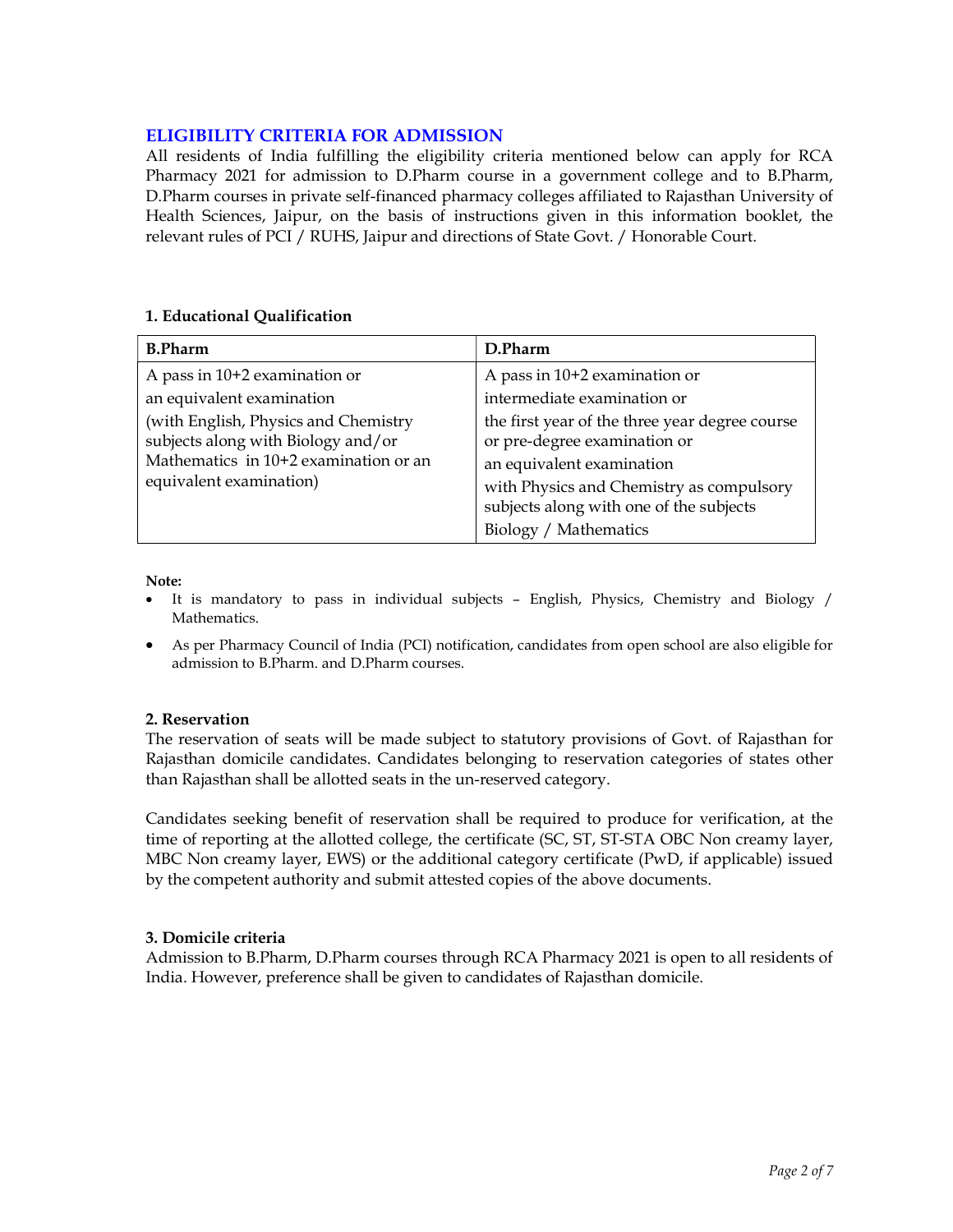## TENTATIVE SEAT MATRIX (2021-22)

Admission in the colleges will be made only after receiving permission of PCI, New Delhi for the academic session 2021-22 and subsequent finalization of the list of colleges by RUHS for admission.

100% seats (of the intake sanctioned by PCI) in the Government University / Department and 85% seats (of the intake sanctioned by PCI) in B.Pharm and D.Pharm courses in private selffinanced pharmacy colleges shall be filled through RCA Pharmacy 2021. Remaining 15% seats (of the intake sanctioned by PCI) in B.Pharm and D.Pharm courses in each private self-financed college (that is included in the admission/counseling process by RUHS) shall be filled under management quota by respective private self-financed college.

College and course wise tentative seat matrix for the session 2021-22 will be made available at the website before choice filling.

## FEE STRUCTURE

As per the directions of the State Govt. / State Level Fee Committee, the fee structure for pharmacy courses for the session 2021-22 is as under:

|                                   | <b>B.Pharm</b>                                                       | D.Pharm                                                           |
|-----------------------------------|----------------------------------------------------------------------|-------------------------------------------------------------------|
| Govt. Department                  |                                                                      | $15,000/$ - per annum +                                           |
| of Pharmacy<br>(PHTI, Jaipur)     |                                                                      | Rs. 3,000/- caution money (refundable)                            |
| Private self<br>financed colleges | $93,000/$ - per annum +<br>Rs. 7,500/- caution money<br>(refundable) | $60,000/$ - per annum +<br>Rs. 7,500/- caution money (refundable) |

The candidates are required to pay the prescribed fee.

## APPLICATION PROCEDURE

Before filling the on-line application form, read the information booklet and instructions for filling on-line application form etc. very carefully. Ensure the eligibility and other requirements for admission as given in this booklet.

You should be very careful in filling-up the on-line application form. If any lapse is detected during the scrutiny, your candidature will be rejected even if you come through the final stage of admission process or even at a later stage.

#### IMPORTANT: HAND WRITTEN / TYPED / PHOTOSTAT COPIES / PRINTED APPLICATION FORM / SCREEN PRINTOUT WILL NOT BE ENTERTAINED.

Follow the steps as given in "Instructions to fill up on-line application form" available at the website.

Note the ID and password for further steps. Keep it safe.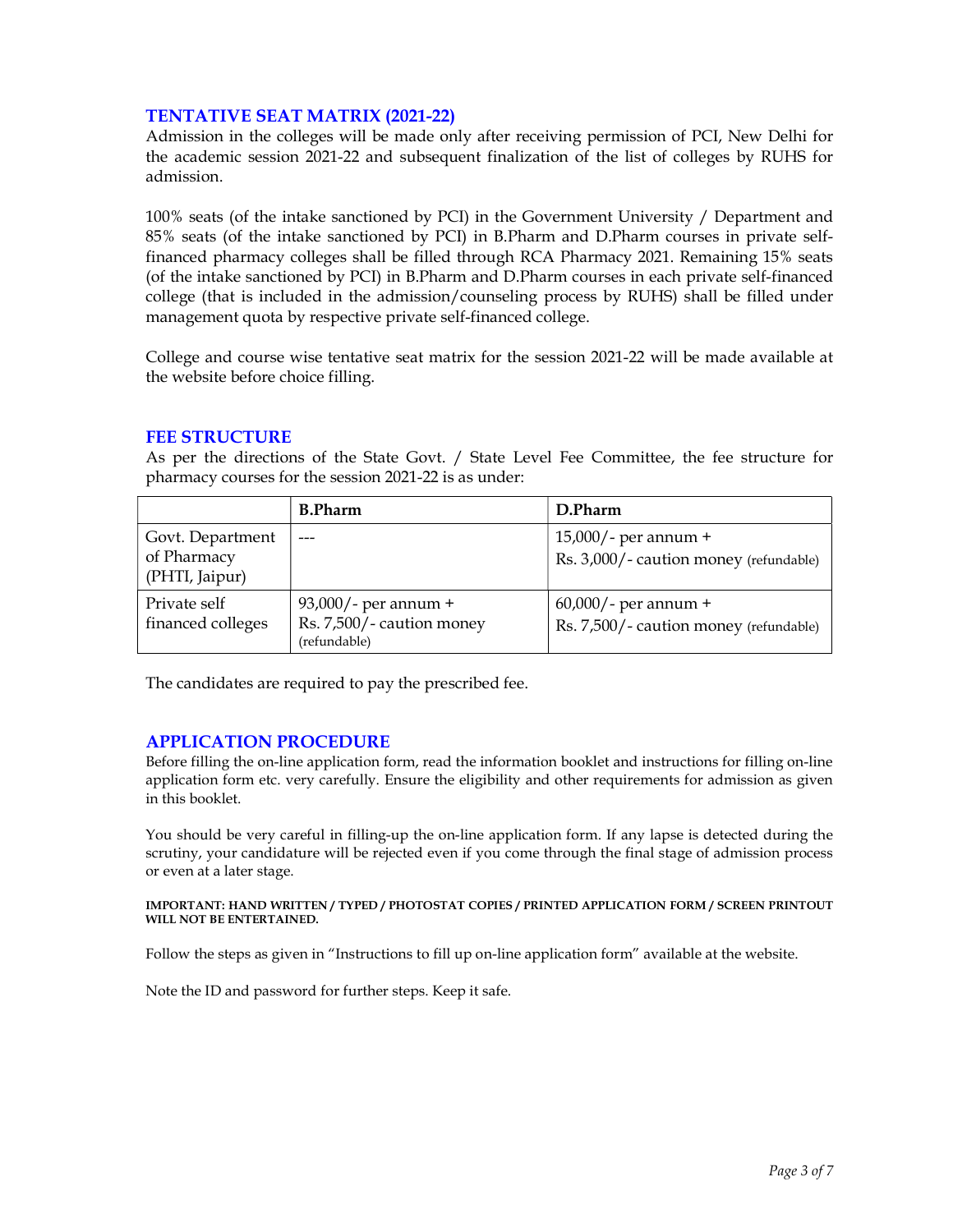#### Print copy of the application form

Print and preserve 2 copies of the application form filled on-line along with the following documents compulsorily with you:

- 1. Transaction document / payment proof
- 2. Date of Birth Certificate:  $10<sup>th</sup>$  class mark sheet / certificate
- 3. Mark sheet of 10+2 (senior school certificate examination) or its equivalent
- 4. Copy of photo ID (driving licence / PAN card / Voter ID / Govt. or PSU card / School ID card / 12th class examination admit card / Aadhar card)
- 5. 4 Passport size photo same as affixed on application form and also as uploaded
- 6. Domicile certificate of Rajasthan state, if applicable
- 7. Caste certificate, sub-category certificate, if applicable
- 8. PwD certificate, if applicable
- 9. EWS certificate, if applicable
- 10. Migration certificate, if applicable
- 11. Any other relevant certificate(s)

#### Candidates will be required to submit the print copy of the application form (duly completed in all respects) at the time of reporting to the allotted college, failing which their candidature shall be rejected / they will be disqualified without any further correspondence.

In case you have any difficulty while filling on-line application form, send email to Helpline at rcapharmacy2021@gmail.com

You should make sure of your eligibility etc. and that the declaration made by you in the format of application regarding your eligibility is correct in all respects. You will be liable to any legal action and / or punishment as may be deemed fit by the RUHS in case it is found that you have furnished in-correct information or made false declaration regarding your eligibility at any stage or suppressed any information.

The jurisdiction for legal cases arising out of RCA Pharmacy 2021 shall be limited to the High Court of Rajasthan, Jaipur Bench.

The decision of the RUHS / Admission Board in all aspects and all respects pertaining to the application and its acceptance or rejection as the case may be, conduct of RCA Pharmacy 2021 and at all consequent stages culminating in the admission or otherwise of any candidate shall be final in all respects and binding on all concerned.

The RUHS / Admission Board reserves its right to alter and modify time and conditions laid down in the notification, information booklet for conducting the various stages up to the admission, duly intimating details thereof on the RUHS website, as warranted by any unforeseen circumstances arising during the course of this process, or as deemed necessary by the RUHS / Admission Board at any stage.

#### ADMISSION TEST

The computer based admission test shall be held at Jaipur. The details of the admission test will be made available at RUHS website in due course. Please refer to RUHS website regularly for latest update.

The syllabus for the computer based examination is available at the RUHS website.

For B.Pharm and D.Pharm, there shall be 100 objective type questions [tentative distribution: 50 questions of Physics (1 mark each) and 50 questions of Chemistry (1 mark each)]. Each question shall have four options to answer. There shall be no negative marking.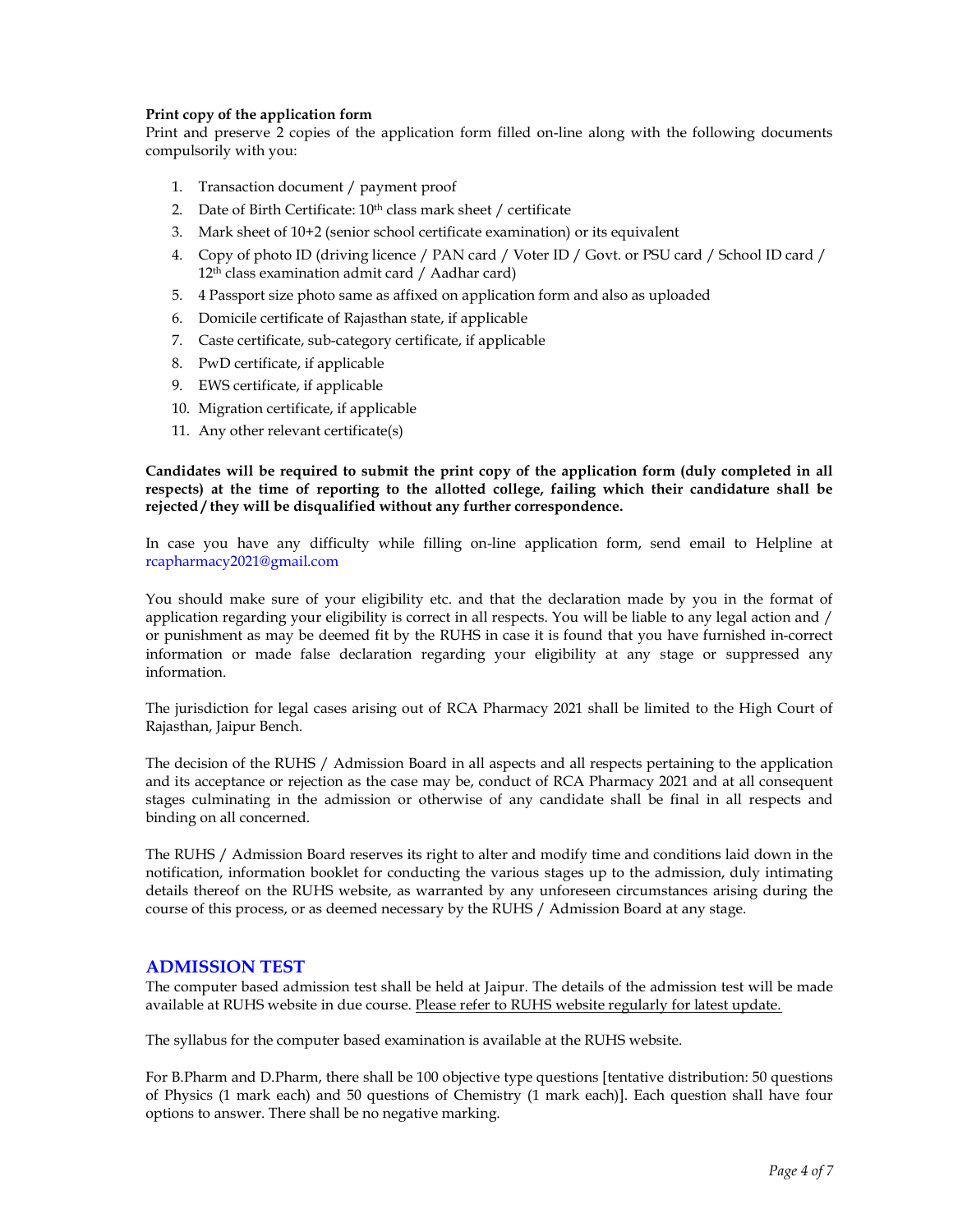Admit card with relevant instructions shall not be sent by post and will be available for downloading at the RUHS website.

All candidates are required to appear in the admission test at their own expenses. No TA/DA will be paid for this purpose. The appearance in the admission test will not confer any right upon the candidate to be admitted to pharmacy course.

Candidates trying to use unfair means shall be disqualified from the admission. No correspondence whatsoever will be entertained from the candidates.

The RUHS / Admission Board reserves the right to create cities / centre(s) for RCA Pharmacy 2021 and also to call the candidates for the RCA Pharmacy 2021 at any city / centre, other than the one mentioned in the information booklet.

## ELIGIBILITY FOR 10+2 RESULT AWAITED / SUPPLEMENTARY CANDIDATES

For on-line allotments, a candidate must have passed in individual subjects by the time of choice filling.

Candidates who are presently under "appeared (result awaited / supplementary) category" will be required to update their result at the RUHS website by the notified date, by entering through their login ID and password failing which their candidature shall stand cancelled or by following a procedure as may be informed at the RUHS website.

#### CHOICE FILLING

After appearing in the entrance examination, to participate in the counselling process, candidates will be required to fill choices of the course and college (in order of preference) by paying INR 550 (five hundred and fifty) as counselling fee (non-refundable). Guidelines for filling the choices and making on-line payment of counselling fee will be available at the website in due course.

#### ADMISISON PROCEDURE

The admissions shall be made strictly in accordance with merit list prepared on the basis of score of the admission test and the order of choices / options filled in by the candidates in the on-line application form. The candidates are advised to exercise their choices / options very carefully.

For the admission test, separate instructions / guidelines will be provided to the candidates through newspapers / website etc. The decision of RUHS / Admission Board shall be final and binding to all. Candidates are advised to secure information regarding the admission from the website of RUHS (www.ruhsraj.org).

Important to note: If at any stage, it is found that a non-eligible candidate is admitted to a course, then the admission of such a candidate will be cancelled on such detection. A penal action may also be initiated against such candidate.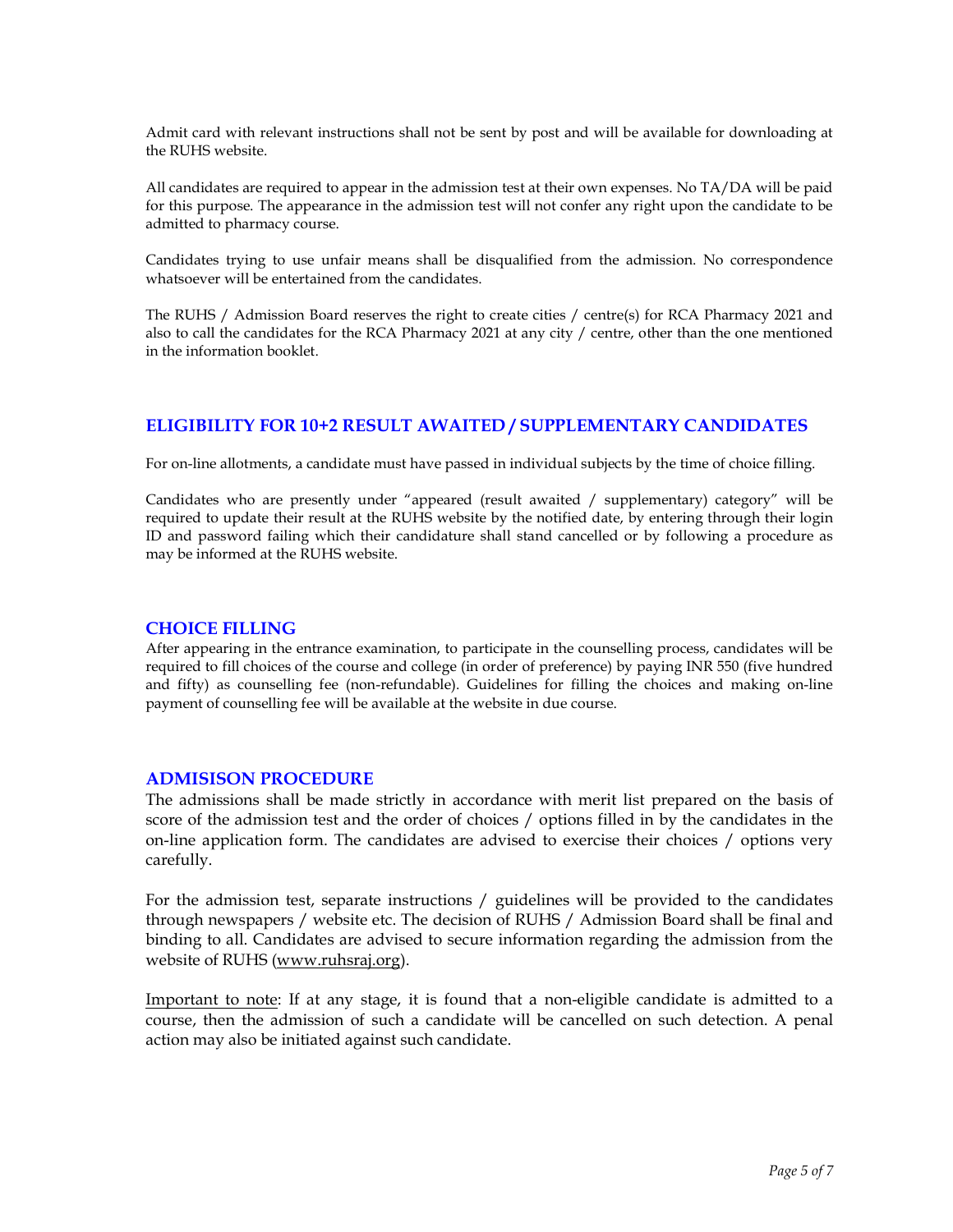#### Allotment of college and course

The allotment of college and course shall be made by strictly following the order of merit, seats available in each course in each college and the priority of choice/option of the college and the course filled in by the candidate in the on-line application form.

The allotment process shall include the colleges / courses approved by PCI, New Delhi and included in the admission/counseling process by RUHS for the academic session 2021-22.

For B.Pharm / D.Pharm course, candidates securing equal score in the admission test will be admitted in the following order of preference:

- 1. One who has higher marks in 10+2 or an equivalent examination.
- 2. The candidate of higher age (older candidate).
- 3. One who has obtained higher marks in Secondary examination (10<sup>th</sup>) or its equivalent examination.

After allotment of college and course, candidates will be informed about their allotment at RUHS website. Candidate is required to take a printout of the allotment letter / information and report at the allotted college with this printout alongwith requisite documents, in original, and prescribed fee, by the notified date.

The non-viewing of the RUHS website about allotment information by the candidate shall not be accepted as a ground for non-reporting at the allotted college on the scheduled time and date. The candidate's allotment will stand automatically cancelled if he/she does not report IN PERSON to the allotted college as per notified schedule.

No further allotments will be done by RUHS / Admission Board after this allotment. Admissions on the vacant seats, drop-out seats (allotted but not reported) shall thereafter be made by the respective colleges (that are included in this admission/counseling process).

## Reporting at allotted college and depositing of fees & other documents

At the time of reporting at the allotted college, the candidate will have to carry printout of the allotment letter. The candidate is required to deposit remaining portion of the prescribed fee along with original and one set of attested photocopies of requisite documents.

The colleges (that are included in this admission/counseling process) shall be provided the list of candidates allotted. The colleges shall verify the credentials of reporting candidates as per this list and check the documents and other required certificates with originals.

#### Admissions on the vacant seats, drop-out seats and management quota seats

Admissions on the remaining vacant seats, drop-out seats (allotted but not reported) and management quota seats shall be made by the respective colleges (that are included in this admission/counseling process) in order of merit in a transparent manner ensuring the eligibility criteria.

Candidates who get supplementary in the qualifying examination and pass the supplementary examination (after the notified date) may contact directly at any pharmacy college for admission on the remaining vacant seats, drop-out seats and management quota seats.